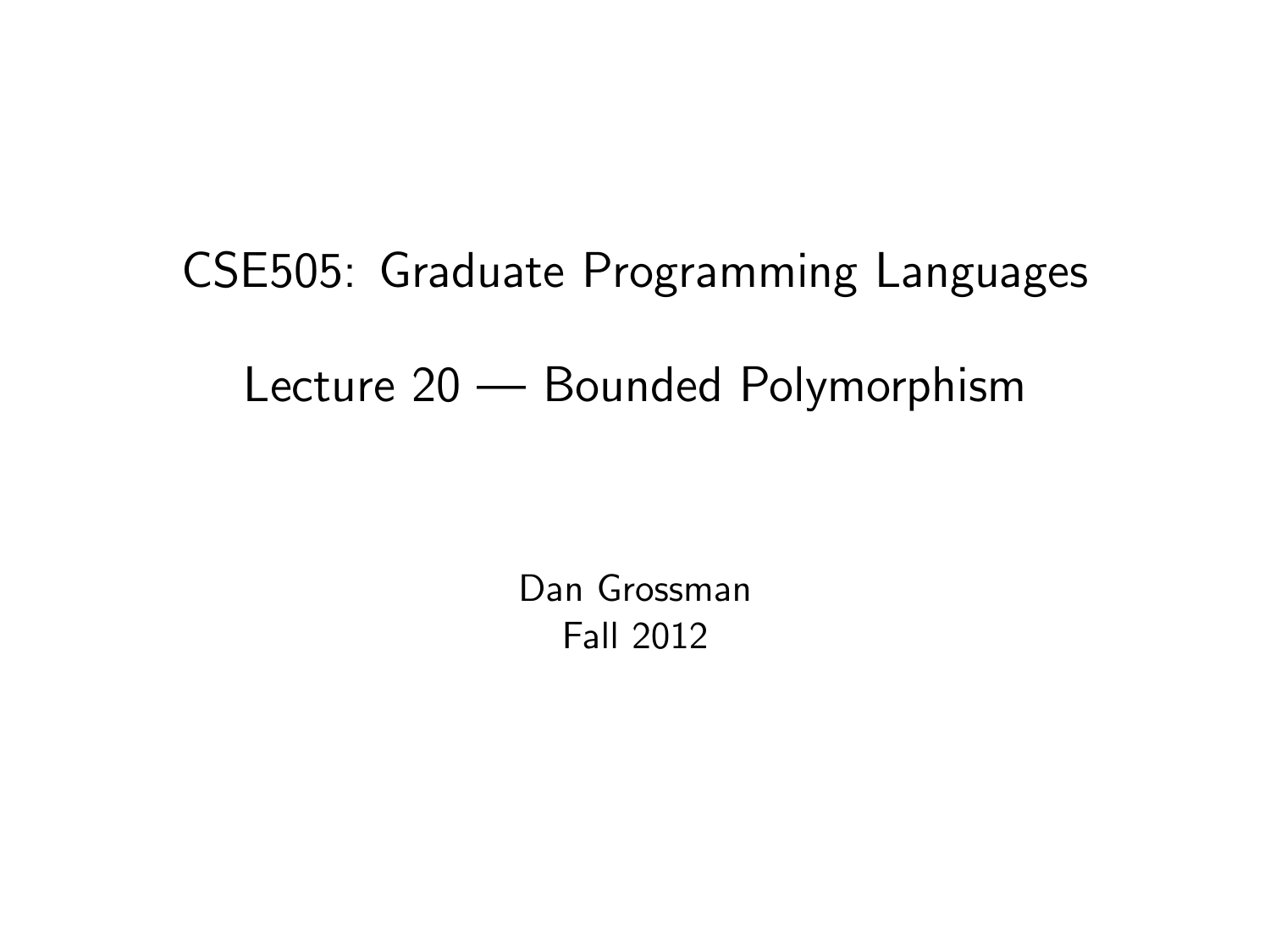#### Revenge of Type Variables

Sorted lists in ML (partial):

```
type 'a slist
make : (2a \rightarrow 2a \rightarrow int) \rightarrow 2a slist
cons : 'a slist \rightarrow 'a \rightarrow 'a slist
find : 'a slist \rightarrow 'a \rightarrow 'a option
```
Getting by with OOP subtyping:

```
interface Cmp { Int f(Object,Object); }
class SList {
  ... some field definitions ...
  constructor (Cmp x) {...}
  Slist cons(Object x) {...}
 Object find(Object x) {...}
}
```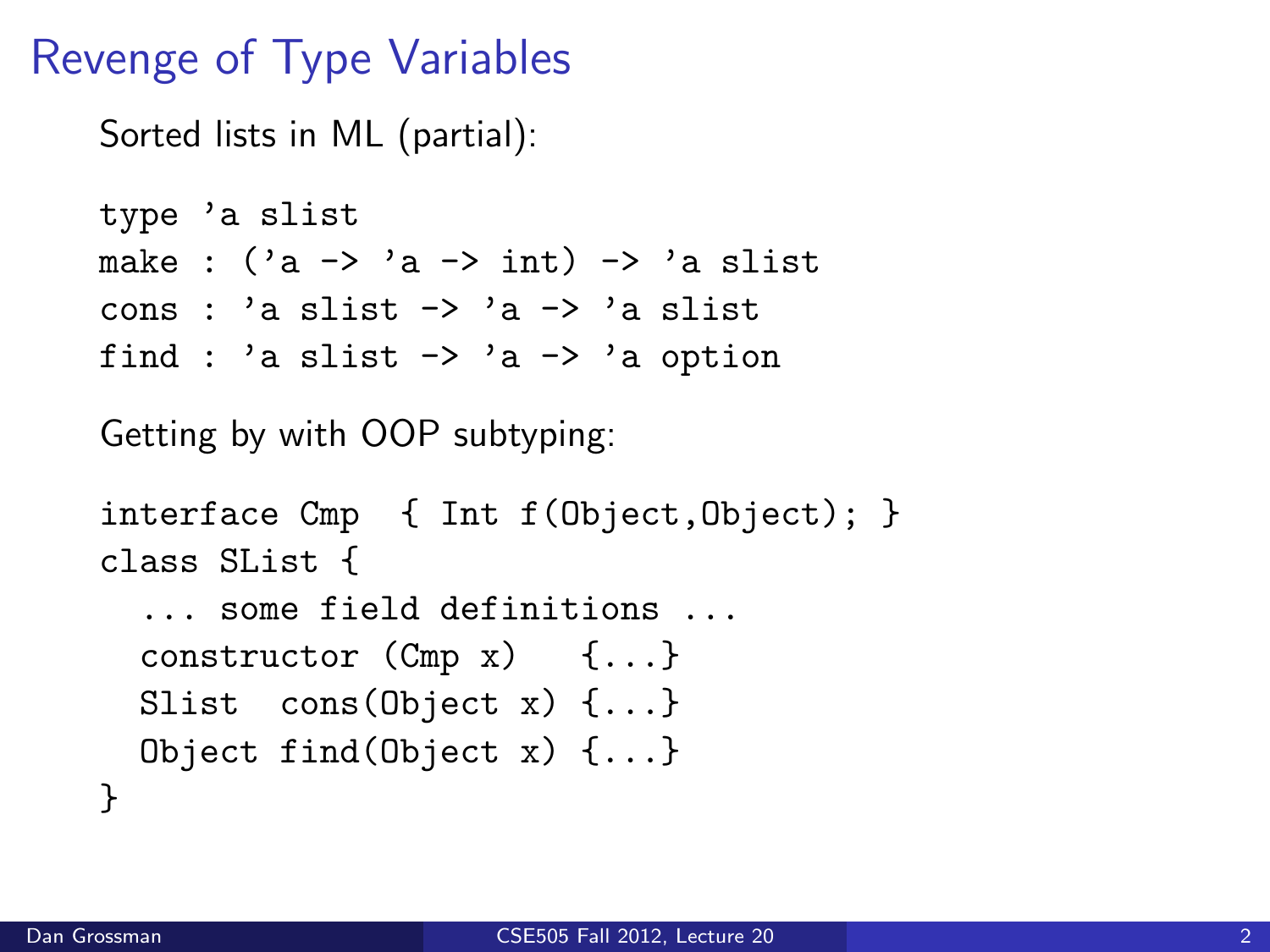### Wanting Type Variables

Will downcast (potential run-time exception) the arguments to f and the result of find

We are not enforcing list-element type-equality

OOP-style subtyping is no replacement for parametric polymorphism; we can have both:

interface Cmp<'a> { Int  $f('a,'a)$ ; } // Cmp not a type

class SList<'a> {  $//$  SList not a type (SList<Int> e.g. is) ... some field definitions (can use type 'a) ...

```
constructor (Cmp<'a> x) {...}
Slist<'a> cons('a x) {...}
'a find('a x) \{ \ldots \}
```
}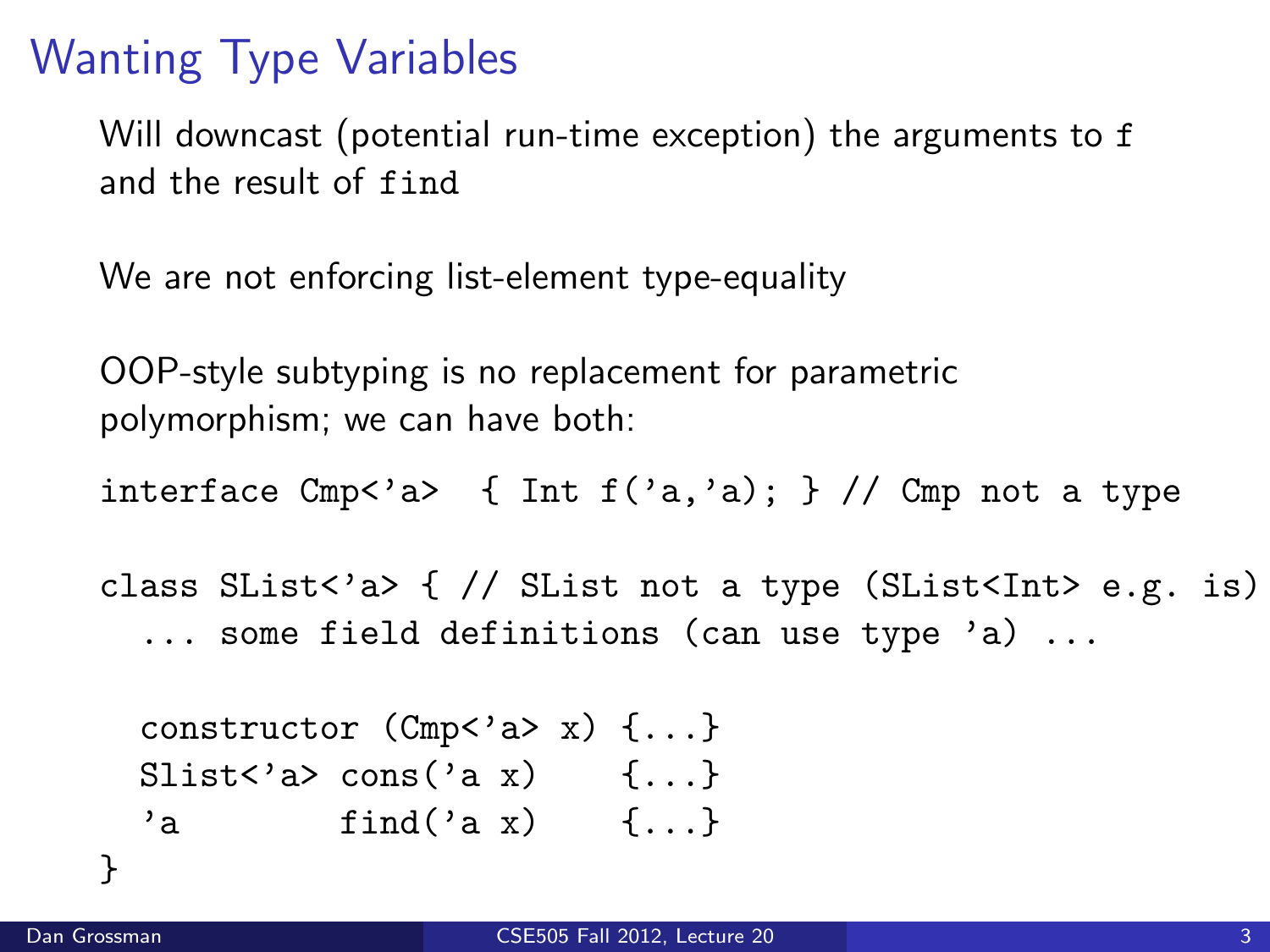## Same Old Story

- Interface and class declarations are *parameterized*; they produce types
- $\blacktriangleright$  The constructor is polymorphic
	- ► For all T, given a Cmp<T>, it makes a SList<T>
- If o has type SList<T>, its cons method:
	- $\blacktriangleright$  Takes a T
	- $\blacktriangleright$  Returns a SList<T>

No more downcasts; the best of both worlds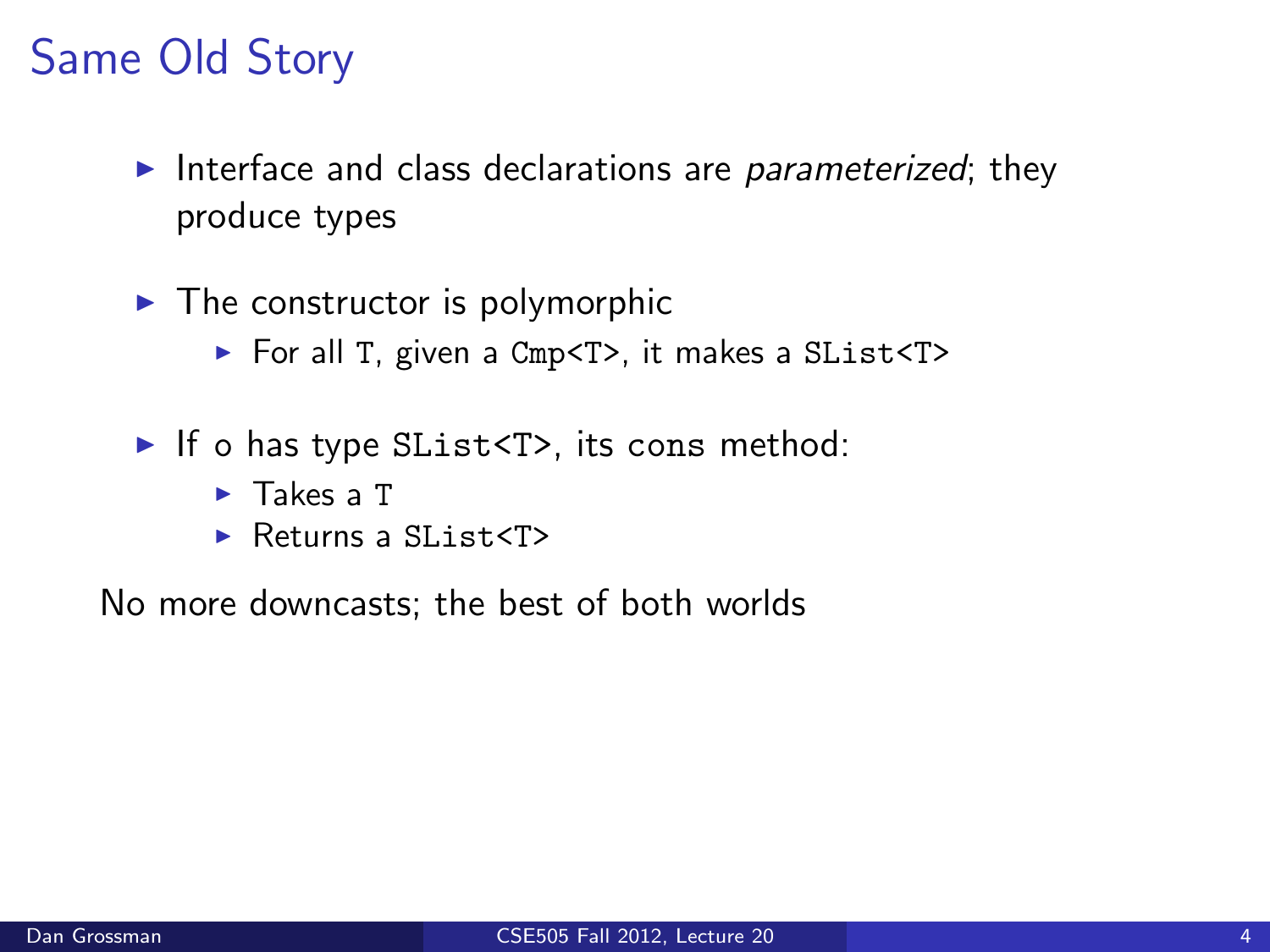### **Complications**

"Interesting" interaction with overloading and multimethods

```
class B {
  unit f(C\times Int) \quad x) \quad \{ \ldots \}unit f(C <String> x) \{ \ldots \}}
class C <'a> { unit g(B \times) { x.f(self); } }
```
For C<T> where T is neither Int nor String, can have no match

- $\triangleright$  Cannot resolve static overloading at compile-time without code duplication and no abstraction  $(C++)$
- ▶ To resolve overloading or multimethods at run-time, need run-time type information *including the instantiation*  $T(C#)$
- $\triangleright$  Could disallow such overloading (Java)
- $\triangleright$  Or could just reject this sort of call as unresolvable (?)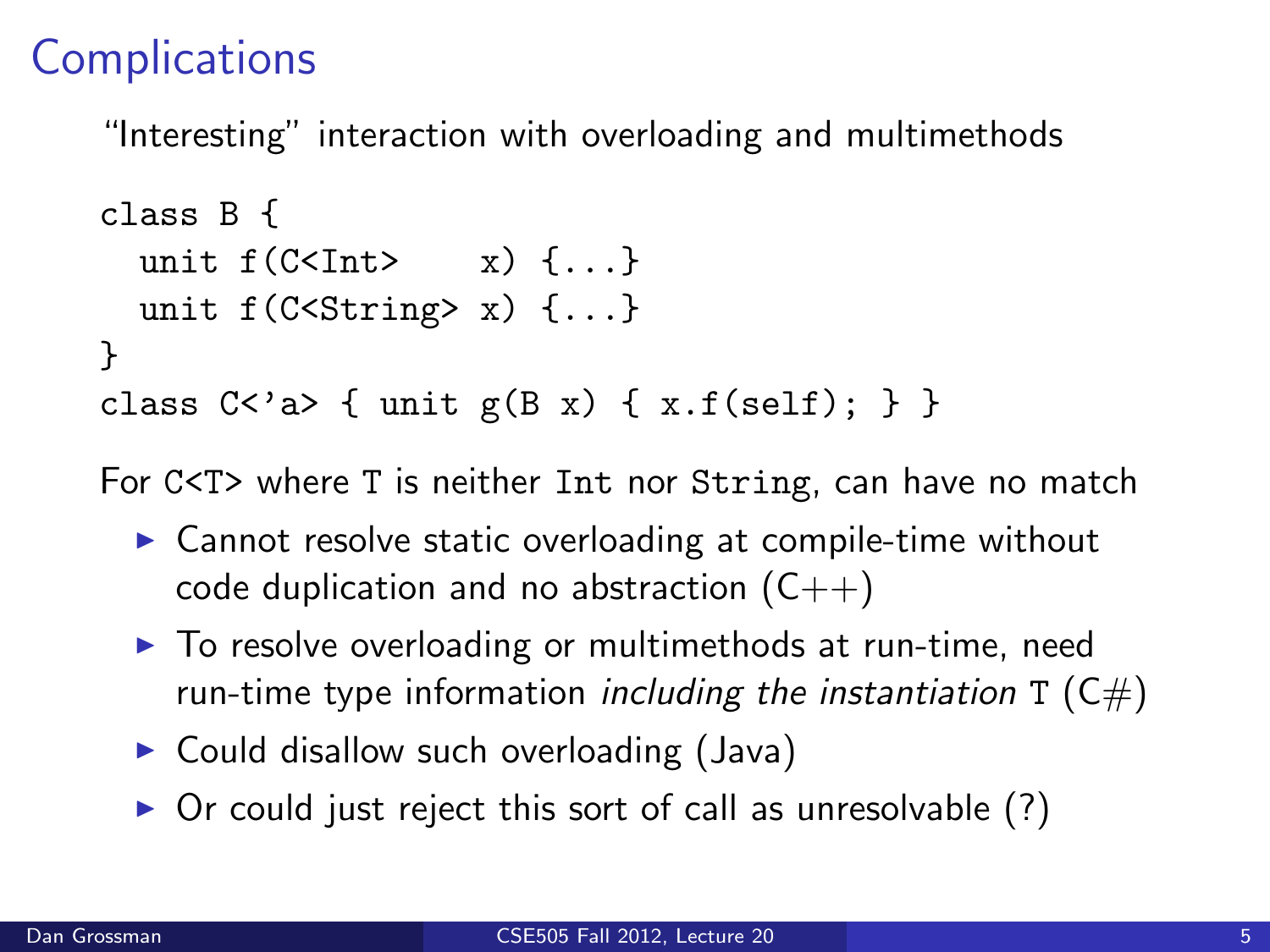#### Wanting bounds

There are compelling reasons to *bound* the instantiation of type variables

Simple example: Use at supertype without losing that it's a subtype

```
interface I { unit print(); }
class Logger< 'a <: I > \{ // must apply to subtype of I
   'a item;
   'a get_it() { syslog(item.print()); item }
}
```
Without polymorphism or downcasting, client could only use get\_it result for printing

Without bound or downcasting, Logger could not print

Issue isn't special to OOP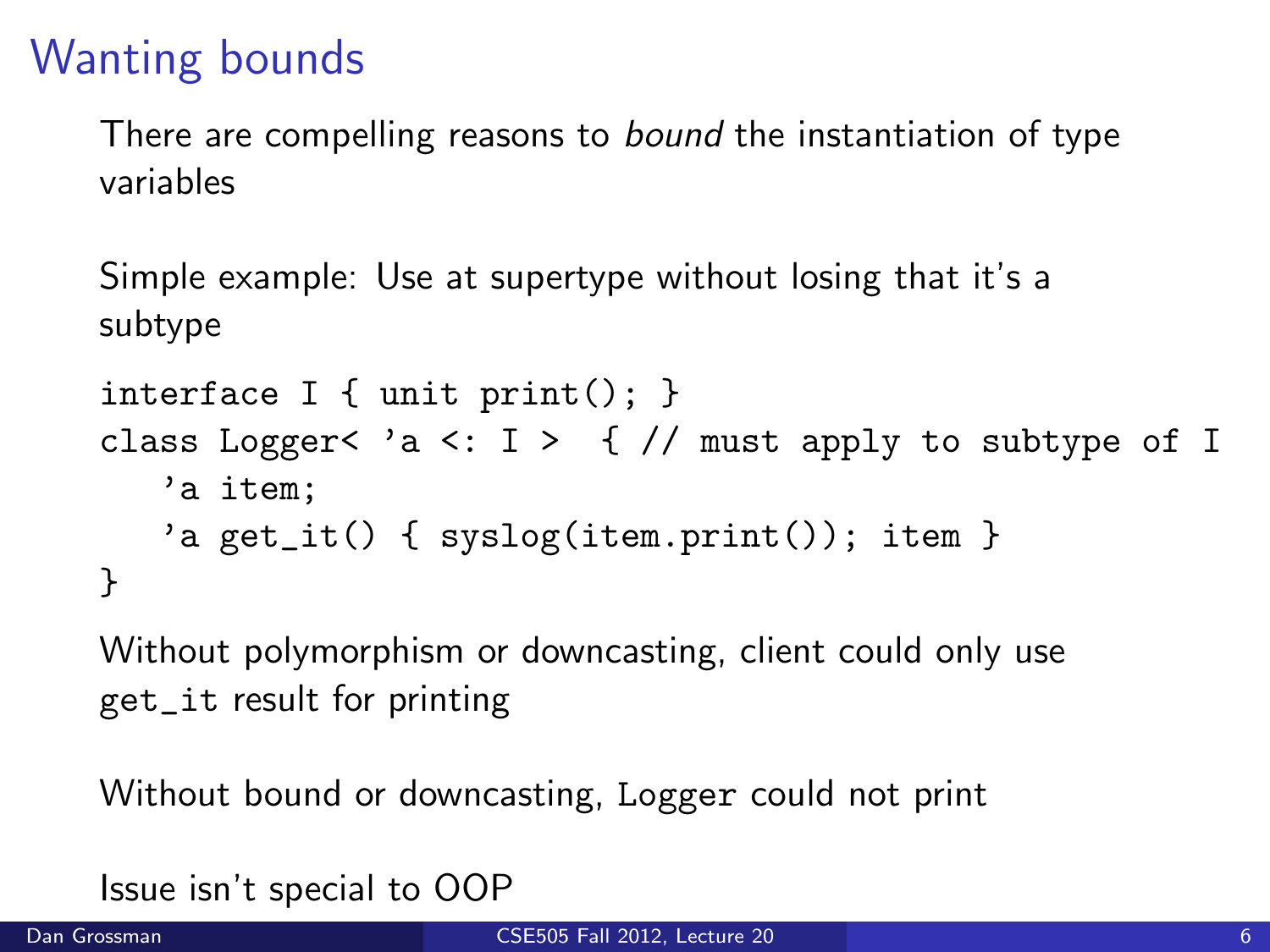#### Fancy Example from "A Theory of Objects" Abadi/Cardelli

With forethought, bounds can avoid some subtyping limitations

interface Omnivore { unit eat(Food); } interface Herbivore { unit eat(Veg); } // Veg <= Food

Allowing Herbivore≤Omnivore could make a vegetarian eat meat (unsound)! But this works:

interface Omnivore< 'a <: Food > { unit eat('a); } interface Herbivore< 'a <: Veg > { unit eat('a); }

If Herbivore<T> is legal, then Omnivore<T> is legal and Herbivore<T>≤Omnivore<T> !

Useful for unit feed('a food, Omnivore<'a> animal)  $\{ \ldots \}$